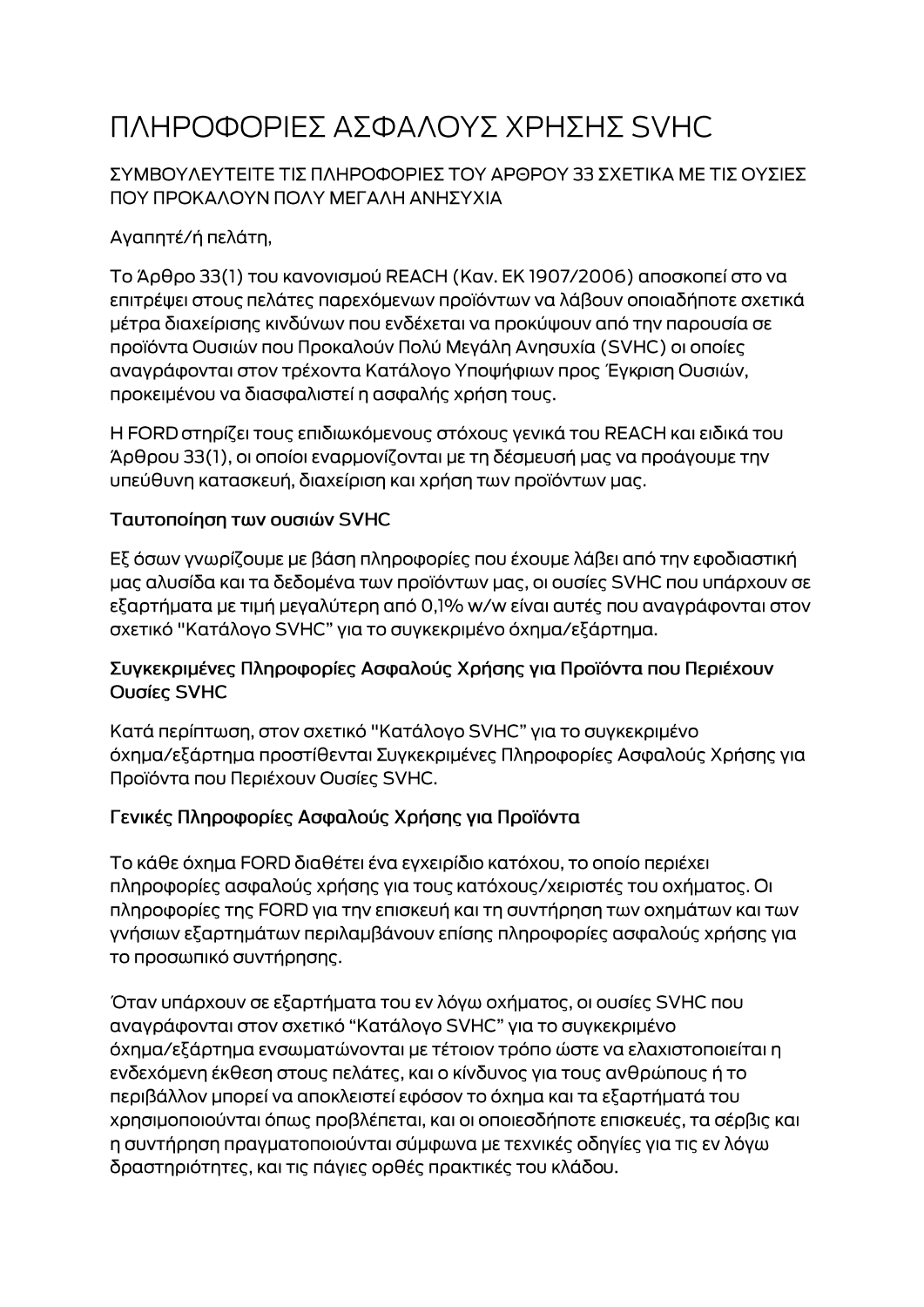Ένα όχημα που βρίσκεται στο τέλος του κύκλου ζωής του πρέπει να απορρίπτεται νόμιμα στην Ευρωπαϊκή Ένωση σε Εξουσιοδοτημένη Εγκατάσταση Επεξεργασίας (ΑΤΕ). Τα εξαρτήματα του οχήματος πρέπει να απορρίπτονται σύμφωνα με την κατά τόπο ισχύουσα νομοθεσία και τις οδηγίες της τοπικής αρχής.

# Μοντέλο: New Ford Explorer

Κατάλογος SVHC βασισμένος στον κατάλογο υποψήφιων ουσιών του Ευρωπαϊκού Οργανισμού Χημικών Προϊόντων την 1η Ιανουαρίου 2022

Συγκεκριμένες Πληροφορίες Ασφαλούς Χρήσης για Προϊόντα που Περιέχουν Ουσίες SVHC

Δεν απαιτούνται συγκεκριμένες πληροφορίες ασφαλούς χρήσης – εφαρμόστε τις Γενικές Πληροφορίες Ασφαλούς Χρήσης για Προϊόντα

| <b>Commodity</b>                                                        | <b>REACH SVHCs</b>                                                 |
|-------------------------------------------------------------------------|--------------------------------------------------------------------|
| <b>A/C Compressor</b>                                                   | Diboron-trioxide[1303-86-2]                                        |
|                                                                         | Lead[7439-92-1]                                                    |
| A/C Condensors and Accumulators                                         | Tris(nonylphenyl)phosphite[26523-78-4]                             |
| A/C Lines, Receiver Drier and                                           | Lead[7439-92-1]                                                    |
| <b>Accumulator</b>                                                      |                                                                    |
| <b>ABS/ESC Module</b>                                                   | Lead[7439-92-1]                                                    |
| <b>Accessories</b>                                                      | 1,2-Dimethoxyethane[110-71-4]                                      |
|                                                                         | 2-(2H-Benzotriazol-2-yl)-4,6-ditertpentylphenol[25973-<br>$55-1$ ] |
|                                                                         | Lead[7439-92-1]                                                    |
| <b>Active and Air Suspension</b>                                        | Lead[7439-92-1]                                                    |
| <b>Adaptive Cruise Control</b>                                          | Lead[7439-92-1]                                                    |
| <b>AIS - Air Cleaner and Low Pressure</b><br><b>Ducts</b>               | Lead[7439-92-1]                                                    |
| <b>AIS - High Pressure Ducts</b>                                        | Lead[7439-92-1]                                                    |
| <b>Alternator</b>                                                       | Lead[7439-92-1]                                                    |
| Antenna                                                                 | Lead[7439-92-1]                                                    |
| Appliques (Pillar, Decklid, Roof)                                       | C,C'-azodi(formamide)[123-77-3]                                    |
|                                                                         | Imidazolidine-2-thione[96-45-7]                                    |
| <b>Audio and Navigation Head Units</b>                                  | Lead[7439-92-1]                                                    |
| Axle                                                                    | Lead[7439-92-1]                                                    |
| <b>Battery</b>                                                          | Lead[7439-92-1]                                                    |
| <b>Body Moldings - Roof Rack</b>                                        | C,C'-azodi(formamide)[123-77-3]                                    |
| <b>Body Side InteriorTrim (Hard Trim)</b>                               | Cyclohexane-1,2-dicarboxylic anhydride[85-42-7]                    |
| <b>Body Structure - Body Side Assembly</b>                              | C,C'-azodi(formamide)[123-77-3]                                    |
| <b>Body Structure - Cab Back</b>                                        | C,C'-azodi(formamide)[123-77-3]                                    |
| Body Structure - Decklid/Liftgate (incl<br>Hinge/Supt)                  | C,C'-azodi(formamide)[123-77-3]                                    |
|                                                                         | Lead[7439-92-1]                                                    |
| <b>Body Structure - Floor Pan - Front</b><br><b>Floor and Side Sill</b> | C,C'-azodi(formamide)[123-77-3]                                    |
|                                                                         | Diboron-trioxide[1303-86-2]                                        |
|                                                                         | Lead[7439-92-1]                                                    |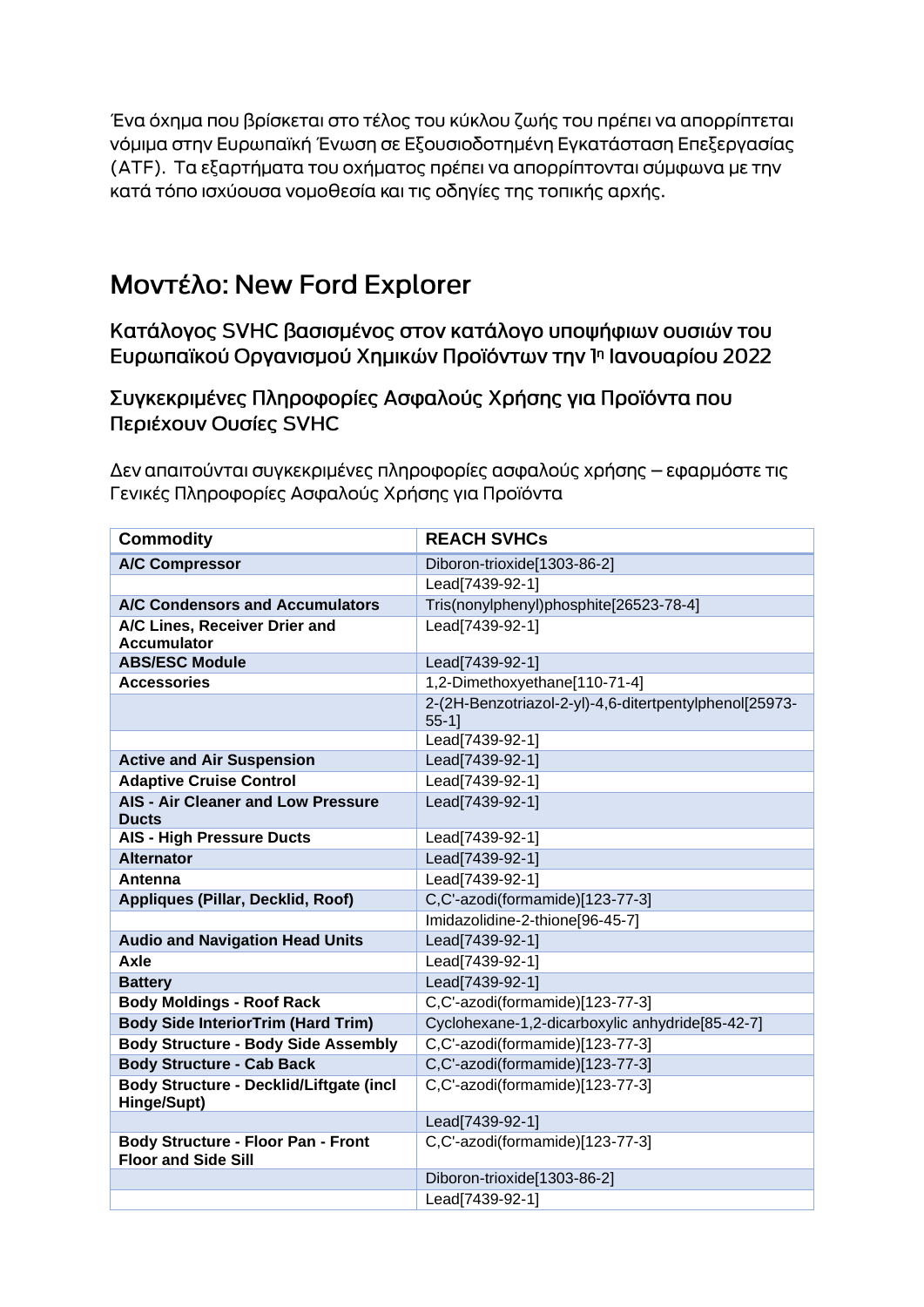| Body Structure - Floor Pan - Rear Floor                                | C,C'-azodi(formamide)[123-77-3]                                          |
|------------------------------------------------------------------------|--------------------------------------------------------------------------|
| <b>Body Structure - Front End Structure</b>                            | Lead[7439-92-1]                                                          |
|                                                                        | Phenol, dimethyl-, phosphate (3:1)[25155-23-1]                           |
| <b>Body Structure - Front Fender</b>                                   | Dicyclohexyl-phthalate[84-61-7]                                          |
| <b>Bodyside, Wheel Arch, Rocker</b>                                    | 2-(2H-Benzotriazol-2-yl)-4,6-ditertpentylphenol[25973-                   |
| <b>Moldings</b>                                                        | $55-1$ ]                                                                 |
| <b>Brake Tubes and Hoses</b>                                           | Lead[7439-92-1]                                                          |
| <b>Brakes - Caliper &amp; Anchor Brkt Assy</b><br>(Front, Rear)        | Dicyclohexyl-phthalate[84-61-7]                                          |
|                                                                        | Lead[7439-92-1]                                                          |
| <b>Bulk Materials (PMT100)</b>                                         | C,C'-azodi(formamide)[123-77-3]                                          |
|                                                                        | Dicyclohexyl-phthalate[84-61-7]                                          |
| <b>Combined Sensing Module</b>                                         | Lead[7439-92-1]                                                          |
| <b>Console Floor/Rear</b>                                              | 2-Methylimidazole[693-98-1]                                              |
|                                                                        | Lead[7439-92-1]                                                          |
| <b>Control Arm and Bushing Assembly</b>                                | Lead[7439-92-1]                                                          |
| <b>Cooling Fans</b>                                                    | Lead[7439-92-1]                                                          |
| <b>Cooling Hoses &amp; Bottles</b>                                     | Lead[7439-92-1]                                                          |
| Driveshaft(s)                                                          | Lead[7439-92-1]                                                          |
| <b>EDS Wiring Assembly &amp; Components</b>                            | 1-Methyl-2-pyrrolidone[872-50-4]                                         |
|                                                                        | Lead[7439-92-1]                                                          |
|                                                                        | Tris(2-methoxyethoxy)vinylsilane[1067-53-4]                              |
| <b>Electro/Mechanical Devices</b>                                      | Lead[7439-92-1]                                                          |
| <b>Electronic Control Panel and CCH</b>                                | Lead[7439-92-1]                                                          |
| <b>Electronic Modules - Displays</b>                                   | Lead[7439-92-1]                                                          |
| <b>Electronic Modules - Door Zone</b>                                  | Lead[7439-92-1]                                                          |
| <b>Electronic Modules - Headlamp</b>                                   | Lead[7439-92-1]                                                          |
| <b>Electronic Modules - Power</b><br>Decklid/Liftgate (PLG)            | Lead[7439-92-1]                                                          |
| <b>Electronic Modules - Seat Control</b>                               | Boric acid[10043-35-3]                                                   |
|                                                                        | Lead[7439-92-1]                                                          |
| <b>Electronic Modules - Suspension</b>                                 | Lead[7439-92-1]                                                          |
| <b>Electronic Modules - SYNC</b>                                       | Lead[7439-92-1]                                                          |
| <b>Engine Water Pumps</b>                                              | Lead[7439-92-1]                                                          |
| <b>Evaporator and Blower Assemby</b><br>(HVAC Module)                  | Lead[7439-92-1]                                                          |
| <b>Exhaust Cold End (Muffler &amp; Output</b><br><b>Pipe Assembly)</b> | Lead[7439-92-1]                                                          |
| <b>Exhaust Hot End (Catalytic Convertor)</b>                           | Refractory ceramic fibres[142844-00-6]                                   |
| <b>FEAD</b>                                                            | Lead[7439-92-1]                                                          |
|                                                                        | Octamethylcyclotetrasiloxane[556-67-2]                                   |
| <b>Fixed Glass</b>                                                     | Lead[7439-92-1]                                                          |
| <b>Front / Rear Door Trim</b>                                          | 2-Methyl-1-(4-methylthiophenyl)-2-morpholinopropan-<br>1-one[71868-10-5] |
|                                                                        | Cobalt-sulfate-heptahydrate[10026-24-1]                                  |
|                                                                        | Lead[7439-92-1]                                                          |
| <b>Fuel Canister Assembly</b>                                          | Lead[7439-92-1]                                                          |
| <b>Fuel Door</b>                                                       | Imidazolidine-2-thione[96-45-7]                                          |
|                                                                        | Lead[7439-92-1]                                                          |
| <b>Fuel Injection</b>                                                  | Lead[7439-92-1]                                                          |
| <b>Fuel Lines</b>                                                      | Lead[7439-92-1]                                                          |
| <b>GOR and Radiator Support</b>                                        | Lead[7439-92-1]                                                          |
| <b>Headlamp / Side Marker</b>                                          | 2-Methyl-1-(4-methylthiophenyl)-2-morpholinopropan-                      |
|                                                                        | 1-one[71868-10-5]                                                        |
|                                                                        | Lead[7439-92-1]                                                          |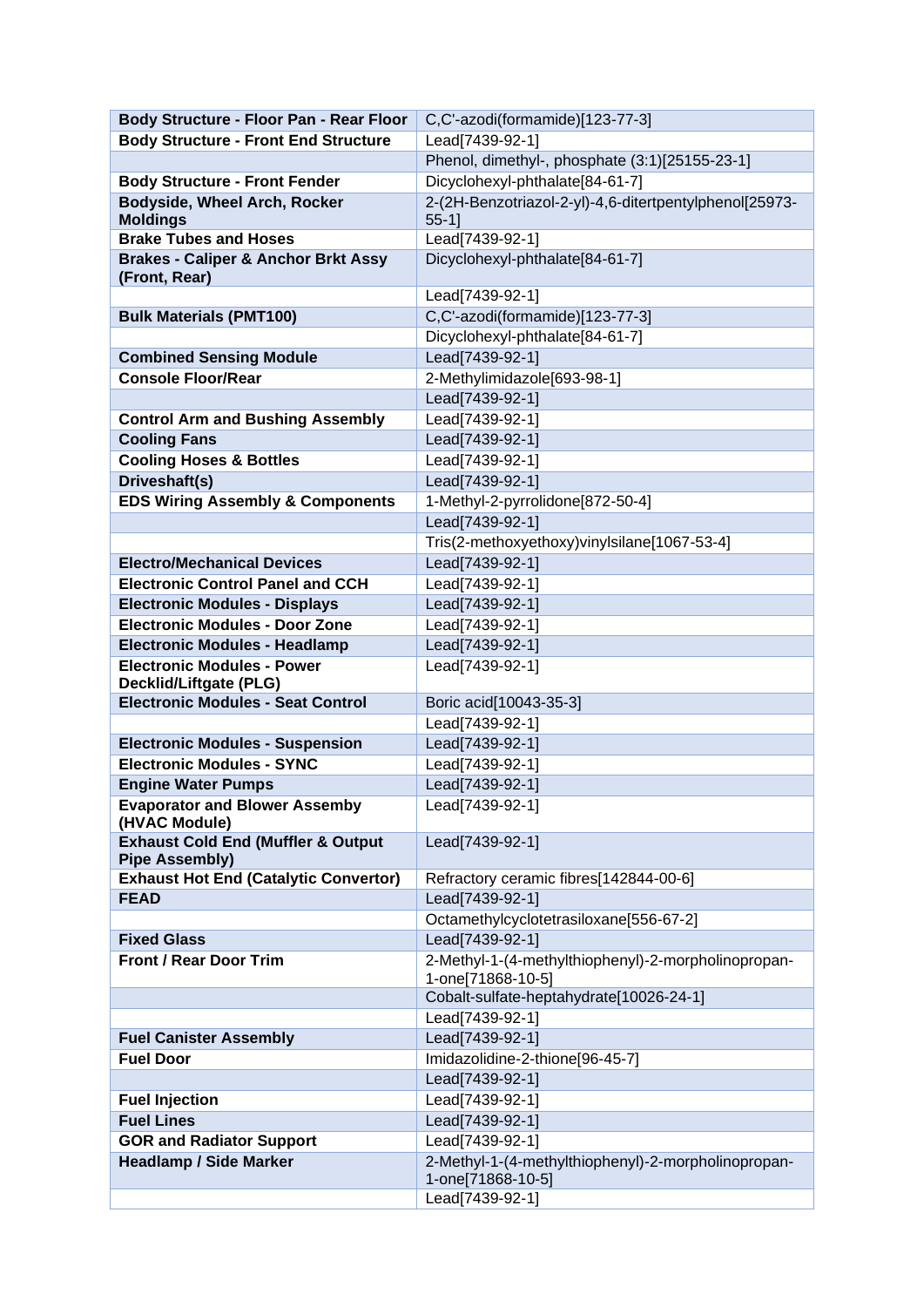| <b>Headliner / Sunvisor</b>                                        | 2-Methyl-1-(4-methylthiophenyl)-2-morpholinopropan-                             |
|--------------------------------------------------------------------|---------------------------------------------------------------------------------|
|                                                                    | 1-one[71868-10-5]                                                               |
|                                                                    | Lead[7439-92-1]                                                                 |
| I/S Mirror                                                         | Lead[7439-92-1]                                                                 |
| <b>Instrument Cluster</b>                                          | Lead[7439-92-1]                                                                 |
| <b>Interior Lighting</b>                                           | 2-Methyl-1-(4-methylthiophenyl)-2-morpholinopropan-                             |
|                                                                    | 1-one[71868-10-5]                                                               |
| <b>IP Finish Panels/Registers</b><br><b>IP Substrate and Ducts</b> | Lead[7439-92-1]<br>Lead[7439-92-1]                                              |
| <b>Knee Airbags</b>                                                | 2-Methyl-1-(4-methylthiophenyl)-2-morpholinopropan-                             |
|                                                                    | 1-one[71868-10-5]                                                               |
| Latches - Hood, Decklid and Liftgate                               | Lead[7439-92-1]                                                                 |
| <b>Latches</b>                                                     |                                                                                 |
|                                                                    | Octamethylcyclotetrasiloxane[556-67-2]                                          |
| Latches - Side Door/Latch Mini Module                              | C,C'-azodi(formamide)[123-77-3]                                                 |
| Locks                                                              | C,C'-azodi(formamide)[123-77-3]                                                 |
|                                                                    | Lead[7439-92-1]                                                                 |
| <b>Luggage and Interior Cargo</b>                                  | Lead[7439-92-1]                                                                 |
| <b>Management/Covers</b>                                           |                                                                                 |
| <b>Mirrors</b>                                                     | Lead[7439-92-1]                                                                 |
| <b>Moonroof</b>                                                    | Lead[7439-92-1]                                                                 |
| <b>Overhead Console</b>                                            | Lead[7439-92-1]                                                                 |
| <b>Park Assist</b>                                                 | 2-(2H-Benzotriazol-2-yl)-4,6-ditertpentylphenol[25973-                          |
|                                                                    | $55-1$ ]<br>2-Methylimidazole[693-98-1]                                         |
|                                                                    | Lead[7439-92-1]                                                                 |
| <b>Pedestrian Alert System (PAS)</b>                               | N,N-Dimethylacetamide[127-19-5]                                                 |
| <b>PEM</b>                                                         | Lead[7439-92-1]                                                                 |
| <b>Plastic Bumpers and Fascias</b>                                 | 2-(2H-Benzotriazol-2-yl)-4,6-ditertpentylphenol[25973-                          |
|                                                                    | $55-1$                                                                          |
| <b>Powertrain Control Module (PCM/EEC/</b>                         | Lead[7439-92-1]                                                                 |
| ECM)                                                               |                                                                                 |
| <b>PT Mounts</b>                                                   | 1-Methyl-2-pyrrolidone[872-50-4]                                                |
| <b>PT Sensors</b>                                                  | Decamethylcyclopentasiloxane[541-02-6]                                          |
|                                                                    | Lead[7439-92-1]                                                                 |
|                                                                    | Octamethylcyclotetrasiloxane[556-67-2]                                          |
| <b>Rain and Daylight Sensor</b>                                    | 1,3,5-Tris(oxiranylmethyl)-1,3,5-triazine-<br>2,4,6(1H,3H,5H)-trione[2451-62-9] |
| <b>Sealing - Glass Runs and Belt</b>                               | Lead[7439-92-1]                                                                 |
| <b>Moldings</b>                                                    |                                                                                 |
| <b>Seat Belts (Front and Rear)</b>                                 | 2-(2H-Benzotriazol-2-yl)-4,6-ditertpentylphenol[25973-                          |
|                                                                    | $55-1$ ]                                                                        |
|                                                                    | Octamethylcyclotetrasiloxane[556-67-2]                                          |
| Seats - Foam - Cut and Sew                                         | 1-Methyl-2-pyrrolidone[872-50-4]                                                |
|                                                                    | 2-Ethoxyethyl acetate[111-15-9]                                                 |
|                                                                    | Lead[7439-92-1]                                                                 |
|                                                                    | Phenol, dimethyl-, phosphate (3:1)[25155-23-1]                                  |
| Seats - JIT                                                        | Lead[7439-92-1]                                                                 |
| <b>Seats - Structures</b>                                          | Cobalt chloride[7791-13-1]                                                      |
|                                                                    | Lead[7439-92-1]                                                                 |
|                                                                    | Sodium borate, decahydrate[1303-96-4]                                           |
| <b>Shifter Cables/Brackets - Auto</b>                              | C,C'-azodi(formamide)[123-77-3]                                                 |
|                                                                    | Lead[7439-92-1]                                                                 |
| <b>Side and Rear Vision (BLIS)</b>                                 | Lead[7439-92-1]                                                                 |
| <b>Smart Data Link Module</b>                                      | Lead[7439-92-1]                                                                 |